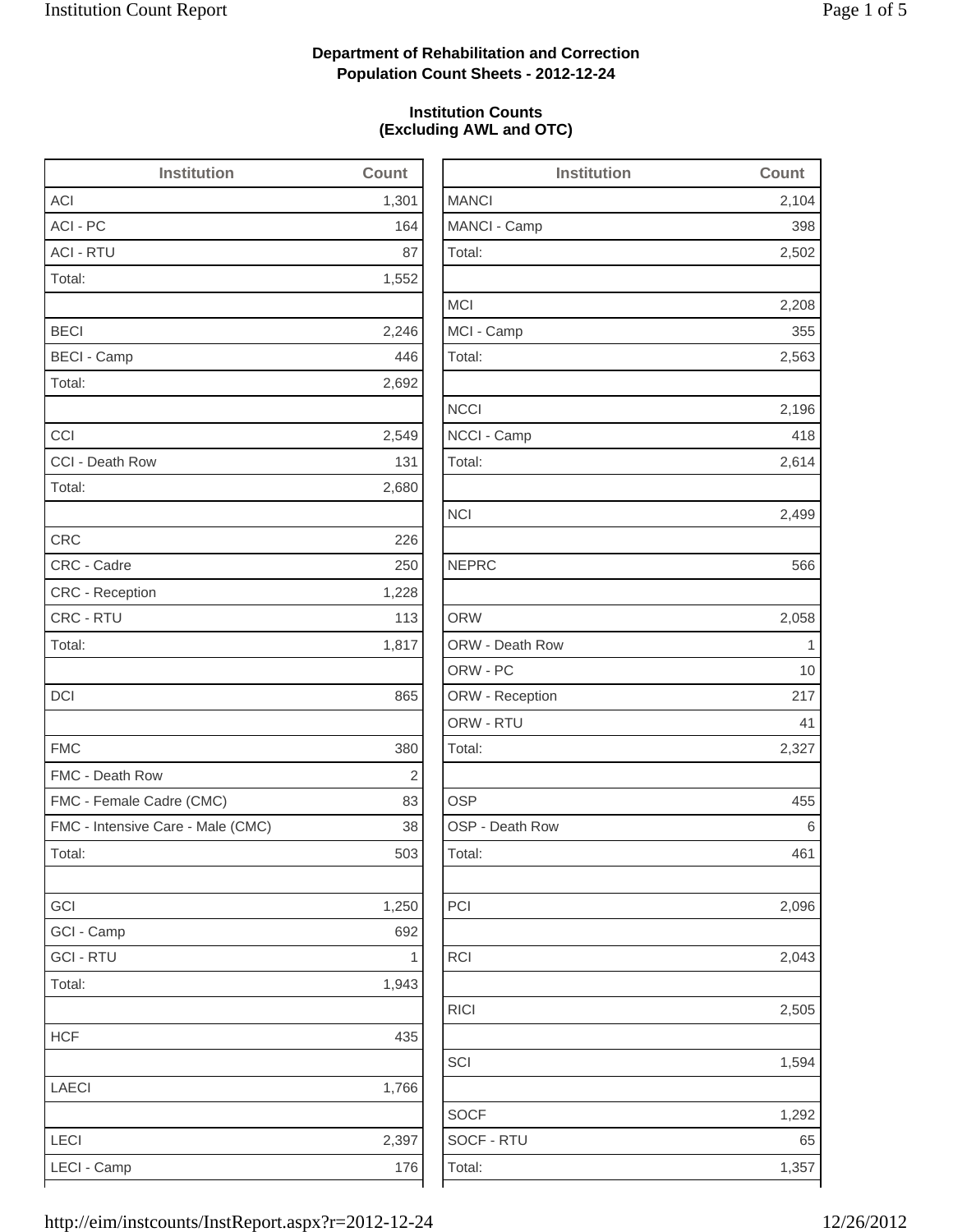## Institution Count Report Page 2 of 5

| Total:                   | 2,573 |
|--------------------------|-------|
|                          |       |
| LOCI                     | 2,248 |
|                          |       |
| <b>LORCI</b>             | 150   |
| <b>LORCI - Cadre</b>     | 392   |
| <b>LORCI - Reception</b> | 1,062 |
| Total:                   | 1,604 |
|                          |       |
| <b>MACI</b>              | 1,006 |
| <b>MACI - Minimum</b>    | 1,328 |
| MACI - Youth             | 30    |
| Total:                   | 2,364 |

|                  | <b>Total Population:</b> | 49,871 |
|------------------|--------------------------|--------|
|                  |                          |        |
| Total:           |                          | 1,388  |
| <b>WCI - RTU</b> |                          | 49     |
| <b>WCI</b>       |                          | 1,339  |
|                  |                          |        |
| <b>TOCI</b>      |                          | 1,239  |
|                  |                          |        |
| <b>TCI</b>       |                          | 1,075  |
|                  |                          |        |

\* The Total Population includes 39 Offenders with Reason Codes 30 & 31. \*\* The Total Population includes 23 Offenders with Reason Code 0A.

#### **Male Population by Security Level (Include AWL and Exclude OTC)**

| <b>Security Level</b>  |                   | <b>Body</b> | <b>AWL</b> | $(-OTC)$ | Total  |
|------------------------|-------------------|-------------|------------|----------|--------|
| Total Levels 3,4,5     |                   | 14.609      | 64         | 115      | 14,558 |
| Total Levels 2         |                   | 18.033      | 177        | 184      | 18,026 |
| <b>Total Levels 1</b>  |                   | 13.228      | 155        | 106      | 13.277 |
| <b>Total Death Row</b> |                   | 140         |            |          | 140    |
|                        | <b>Total Male</b> | 46,010      | 397        | 406      | 46,001 |

#### **Female Population by Institution (Include AWL and Exclude OTC)**

| <b>Institution</b>       | <b>Body</b>    | <b>AWL</b>  | $ -$<br>$(-OTC)$ | <b>Total</b>   |
|--------------------------|----------------|-------------|------------------|----------------|
|                          |                |             |                  |                |
| <b>CRC</b>               | 2              | $\mathbf 0$ | 0                | 2              |
| CRC - Reception          | $\overline{2}$ | 0           | $\mathbf 0$      | $\overline{c}$ |
| DCI                      | 865            | 8           | 7                | 866            |
| <b>FMC</b>               | 11             | 4           | $\mathbf{2}$     | 13             |
| FMC - Female Cadre (CMC) | 83             | 0           | 0                | 83             |
| <b>LAECI</b>             |                | $\mathbf 0$ | 0                | 1              |
| <b>NCI</b>               | $\mathbf{2}$   | $\mathbf 0$ | 0                | $\sqrt{2}$     |
| <b>NEPRC</b>             | 566            | 3           | 3                | 566            |
| <b>ORW</b>               | 2,058          | 34          | 23               | 2,069          |
| ORW - Death Row          |                | $\mathbf 0$ | $\mathbf 0$      | 1              |
| ORW - PC                 | 10             | 0           | 0                | $10$           |
| ORW - Reception          | 217            | $\mathbf 0$ | 0                | 217            |
| ORW - RTU                | 41             | 0           | 0                | 41             |
| <b>Total Female</b>      | 3,859          | 49          | 35               | 3,873          |
| <b>Total Population:</b> | 49,869         | 446         | 441              | 49,874         |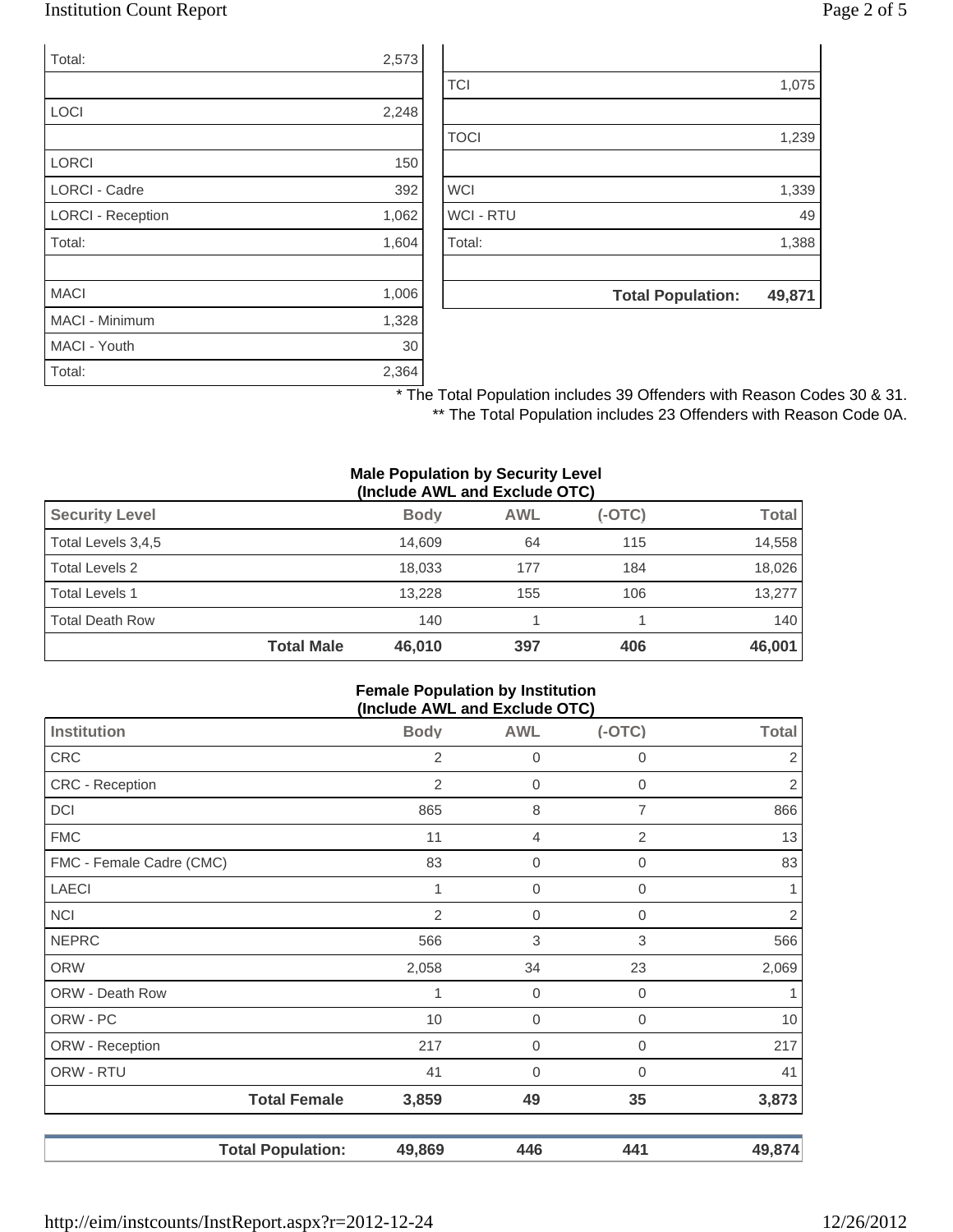| (Include AWL and Exclude OTC)     |                |                          |                  |                |  |
|-----------------------------------|----------------|--------------------------|------------------|----------------|--|
| <b>Institution</b>                | <b>Body</b>    | <b>AWL</b>               | $(-OTC)$         | <b>Total</b>   |  |
| ACI                               | 27             | 1                        | $\mathbf 0$      | 28             |  |
| ACI - PC                          | 95             | $\mathbf{1}$             | $\mathbf 0$      | 96             |  |
| <b>BECI</b>                       | 12             | $\mathbf 0$              | $\mathbf{1}$     | 11             |  |
| CCI                               | 10             | $\mathbf 0$              | $\mathbf 0$      | $10$           |  |
| CCI - Death Row                   | $\mathbf{1}$   | $\mbox{O}$               | $\mathbf 0$      | $\mathbf{1}$   |  |
| CRC                               | 104            | $\sqrt{2}$               | $\hbox{9}$       | 97             |  |
| CRC - Cadre                       | 224            | $\mathbf 0$              | $\mathbf{1}$     | 223            |  |
| CRC - Reception                   | 810            | $\,6\,$                  | 13               | 803            |  |
| CRC - RTU                         | 96             | $\mathbf 0$              | $\mathbf 0$      | 96             |  |
| <b>FMC</b>                        | 15             | $\mbox{O}$               | $\mbox{O}$       | 15             |  |
| FMC - Intensive Care - Male (CMC) | $\overline{4}$ | $\mathsf 0$              | $\mathbf 0$      | $\overline{4}$ |  |
| GCI                               | $\sqrt{2}$     | $\mathbf 0$              | $\mathbf 0$      | $\sqrt{2}$     |  |
| <b>HCF</b>                        | 1              | $\mathbf 0$              | $\mathbf 0$      | $\mathbf{1}$   |  |
| <b>LAECI</b>                      | 22             | $\mathbf 0$              | $\boldsymbol{0}$ | 22             |  |
| LECI                              | 2,294          | $\,6\,$                  | 8                | 2,292          |  |
| LOCI                              | $\overline{4}$ | $\mathbf 0$              | $\mathbf 0$      | $\overline{4}$ |  |
| LORCI                             | 99             | $\overline{7}$           | 24               | 82             |  |
| LORCI - Cadre                     | 389            | $\mathsf{O}\xspace$      | $\mathbf 0$      | 389            |  |
| LORCI - Reception                 | 881            | $\mathbf 1$              | $\mathbf{1}$     | 881            |  |
| <b>MACI</b>                       | 52             | $\mbox{O}$               | $\mathbf 0$      | 52             |  |
| MACI - Youth                      | 21             | $\mathbf 0$              | $\mathbf{1}$     | 20             |  |
| <b>MANCI</b>                      | 2,032          | $\overline{\mathcal{L}}$ | 17               | 2,019          |  |
| MANCI - Camp                      | $\mathbf{1}$   | $\mathbf 0$              | $\mathbf 0$      | 1              |  |
| <b>NCCI</b>                       | 15             | $\mbox{O}$               | $\mathbf 0$      | 15             |  |
| <b>NCI</b>                        | $\,$ 5 $\,$    | $\mbox{O}$               | $\mbox{O}$       | $\overline{5}$ |  |
| <b>OSP</b>                        | 455            | $\boldsymbol{0}$         | 3                | 452            |  |
| PCI                               | 44             | 4                        | $\mbox{O}$       | 48             |  |
| RCI                               | 2,009          | 13                       | $\hbox{9}$       | 2,013          |  |
| <b>RICI</b>                       | 19             | $\boldsymbol{0}$         | $\mbox{O}$       | 19             |  |
| SCI                               | 15             | $\mathsf{O}\xspace$      | $\mathbf 0$      | 15             |  |
| SOCF                              | 1,292          | $\mbox{O}$               | 14               | 1,278          |  |
| SOCF - RTU                        | 65             | $\mbox{O}$               | $\mbox{O}$       | 65             |  |
| <b>TCI</b>                        | 1,032          | 3                        | $\sqrt{2}$       | 1,033          |  |
| <b>TOCI</b>                       | 1,124          | $\sqrt{2}$               | 3                | 1,123          |  |
| WCI                               | 1,290          | 14                       | 9                | 1,295          |  |
| WCI - RTU                         | 48             | $\boldsymbol{0}$         | $\mbox{O}$       | 48             |  |
| Total Levels 3, 4, 5              | 14,609         | 64                       | 115              | 14,558         |  |

### **Male Population by Institution: Security Levels 3, 4, 5 (Include AWL and Exclude OTC)**

**Male Population by Institution: Security Level 2 (Include AWL and Exclude OTC)**

 $\overline{\phantom{a}}$ 

 $\overline{\phantom{a}}$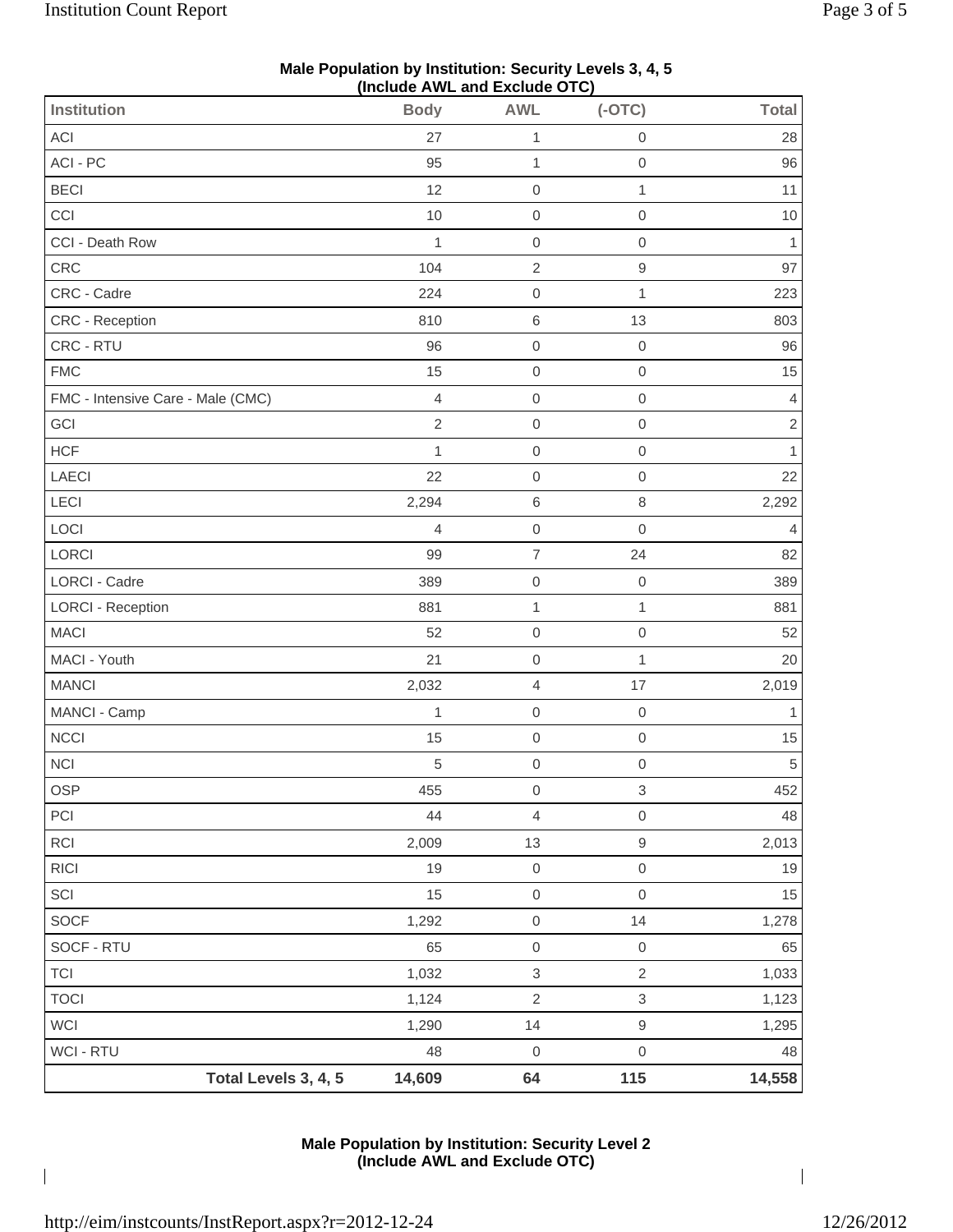# Institution Count Report Page 4 of 5

| Institution                       | <b>Body</b>      | <b>AWL</b>                | $(-OTC)$                  | <b>Total</b> |
|-----------------------------------|------------------|---------------------------|---------------------------|--------------|
| ACI                               | 713              | $\,6$                     | 4                         | 715          |
| ACI - PC                          | 55               | 1                         | $\mbox{O}$                | 56           |
| <b>ACI - RTU</b>                  | 61               | 1                         | $\mathbf 0$               | 62           |
| <b>BECI</b>                       | 1,647            | 21                        | 21                        | 1,647        |
| <b>BECI - Camp</b>                | 5                | $\mathbf 0$               | $\mathbf 0$               | $\,$ 5 $\,$  |
| CCI                               | 1,939            | 11                        | $\boldsymbol{9}$          | 1,941        |
| CRC                               | 74               | 1                         | $\overline{c}$            | 73           |
| CRC - Cadre                       | 14               | $\mathbf 0$               | $\mbox{O}$                | 14           |
| CRC - Reception                   | 222              | 1                         | $\overline{\mathcal{I}}$  | 216          |
| CRC - RTU                         | 14               | $\mathbf 0$               | $\mathbf 0$               | 14           |
| <b>FMC</b>                        | 24               | $\mathbf 0$               | $\mathbf 0$               | 24           |
| FMC - Intensive Care - Male (CMC) | 18               | 1                         | $\mathbf 0$               | 19           |
| GCI                               | 802              | $\mathbf{1}$              | $\ensuremath{\mathsf{3}}$ | 800          |
| GCI - Camp                        | $\mathbf 1$      | $\mbox{O}$                | $\mathbf 0$               | 1            |
| <b>HCF</b>                        | 271              | $\ensuremath{\mathsf{3}}$ | $\mathbf 0$               | 274          |
| LAECI                             | 1,379            | 11                        | 18                        | 1,372        |
| LECI                              | 93               | $\mbox{O}$                | $\mbox{O}$                | 93           |
| LECI - Camp                       | $\mathbf 1$      | $\mathbf 0$               | $\mathbf 0$               | 1            |
| LOCI                              | 1,330            | $\,6$                     | 10                        | 1,326        |
| LORCI                             | 38               | 6                         | 18                        | 26           |
| <b>LORCI - Cadre</b>              | 3                | $\mathbf 0$               | $\mbox{O}$                | 3            |
| <b>LORCI - Reception</b>          | 139              | $\mbox{O}$                | $\mathbf{1}$              | 138          |
| <b>MACI</b>                       | 954              | $\ensuremath{\mathsf{3}}$ | $\ensuremath{\mathsf{3}}$ | 954          |
| MACI - Youth                      | $\boldsymbol{9}$ | 1                         | $\,0\,$                   | 10           |
| <b>MANCI</b>                      | 60               | $\mathbf 0$               | $\mathbf 0$               | 60           |
| MANCI - Camp                      | $\,8\,$          | $\boldsymbol{0}$          | $\mathbf 0$               | 8            |
| <b>MCI</b>                        | 1,934            | 19                        | 17                        | 1,936        |
| MCI - Camp                        | $\sqrt{5}$       | $\mathsf{O}\xspace$       | $\boldsymbol{0}$          | $\,$ 5 $\,$  |
| NCCI                              | 1,514            | 19                        | 23                        | 1,510        |
| NCCI - Camp                       | $\mathbf{1}$     | $\mathsf{O}\xspace$       | $\mathbf 0$               | 1            |
| $\sf NC I$                        | 1,939            | 21                        | 24                        | 1,936        |
| PCI                               | 976              | 29                        | $\hbox{9}$                | 996          |
| RCI                               | 34               | $\mathsf{O}\xspace$       | $\mathbf 0$               | 34           |
| RICI                              | 586              | $\,6$                     | $\,8\,$                   | 584          |
| SCI                               | 962              | $\,8\,$                   | $\,6$                     | 964          |
| TCI                               | 43               | $\mathsf{O}\xspace$       | $\mbox{O}$                | 43           |
| <b>TOCI</b>                       | 115              | $\mathsf{O}\xspace$       | $\mathbf{1}$              | 114          |
| WCI                               | 49               | $\mathsf{O}\xspace$       | $\mbox{O}$                | 49           |
| WCI - RTU                         | $\mathbf{1}$     | $\mathbf{1}$              | $\mbox{O}$                | $\mathbf 2$  |
| <b>Total Level 2</b>              | 18,033           | $177$                     | 184                       | 18,026       |

# **Male Population by Institution: Security Level 1**